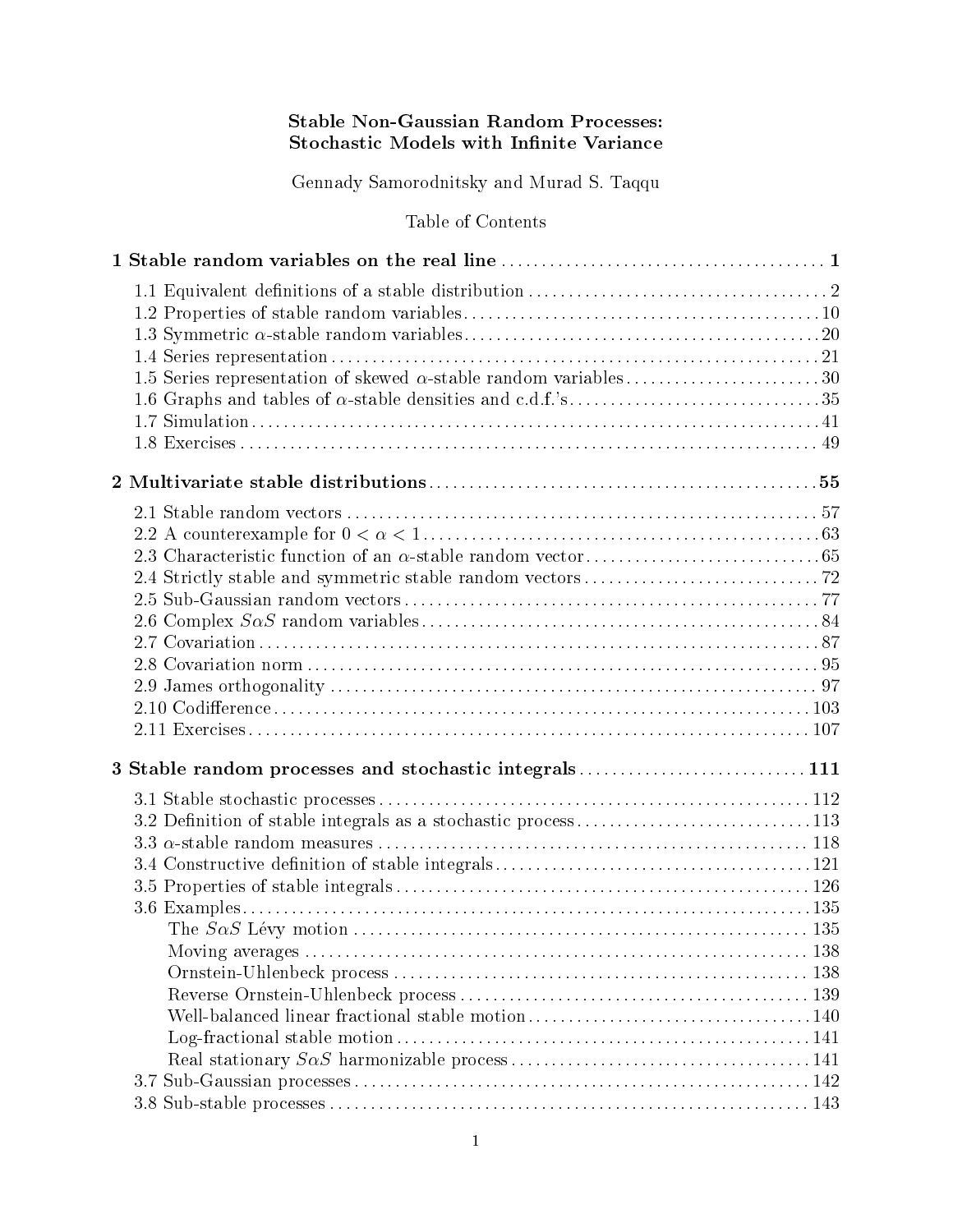| 3.10 A third definition of stable stochastic integrals using the series representation 149<br>3.12 A fourth definition of stable stochastic integrals using a Poisson representation. 155 |     |
|-------------------------------------------------------------------------------------------------------------------------------------------------------------------------------------------|-----|
| 4 Dependence structures of multivariate stable distributions  173                                                                                                                         |     |
|                                                                                                                                                                                           |     |
| 4.2 Conditional laws that are symmetric around the conditional mean  181                                                                                                                  |     |
|                                                                                                                                                                                           |     |
|                                                                                                                                                                                           |     |
|                                                                                                                                                                                           |     |
|                                                                                                                                                                                           |     |
|                                                                                                                                                                                           |     |
| 4.8 The expected number of level crossings for stationary sub-Gaussian processes  215                                                                                                     |     |
|                                                                                                                                                                                           |     |
|                                                                                                                                                                                           |     |
|                                                                                                                                                                                           |     |
|                                                                                                                                                                                           |     |
|                                                                                                                                                                                           |     |
|                                                                                                                                                                                           |     |
|                                                                                                                                                                                           |     |
|                                                                                                                                                                                           |     |
|                                                                                                                                                                                           |     |
| Complex stable stochastic integrals and harmonizable processes  271<br>6                                                                                                                  |     |
|                                                                                                                                                                                           |     |
|                                                                                                                                                                                           |     |
|                                                                                                                                                                                           |     |
| 6.4 Series representation of complex-valued $S\alpha S$ random measures and integrals  286                                                                                                |     |
|                                                                                                                                                                                           |     |
|                                                                                                                                                                                           |     |
|                                                                                                                                                                                           |     |
|                                                                                                                                                                                           |     |
|                                                                                                                                                                                           |     |
|                                                                                                                                                                                           |     |
|                                                                                                                                                                                           |     |
| 7.2.1 "Moving average" representations of fractional Brownian motion320                                                                                                                   |     |
| 7.2.2 "Harmonizable" representations of fractional Brownian motion325                                                                                                                     |     |
|                                                                                                                                                                                           |     |
| 7.3 General characteristics of processes that are $\alpha$ -stable and H-sssi 340                                                                                                         |     |
|                                                                                                                                                                                           |     |
|                                                                                                                                                                                           |     |
|                                                                                                                                                                                           | 352 |

7.6 Log-fractional stable motion ::::::::::::::::::::::::::::::::::::::::::::::::::: 352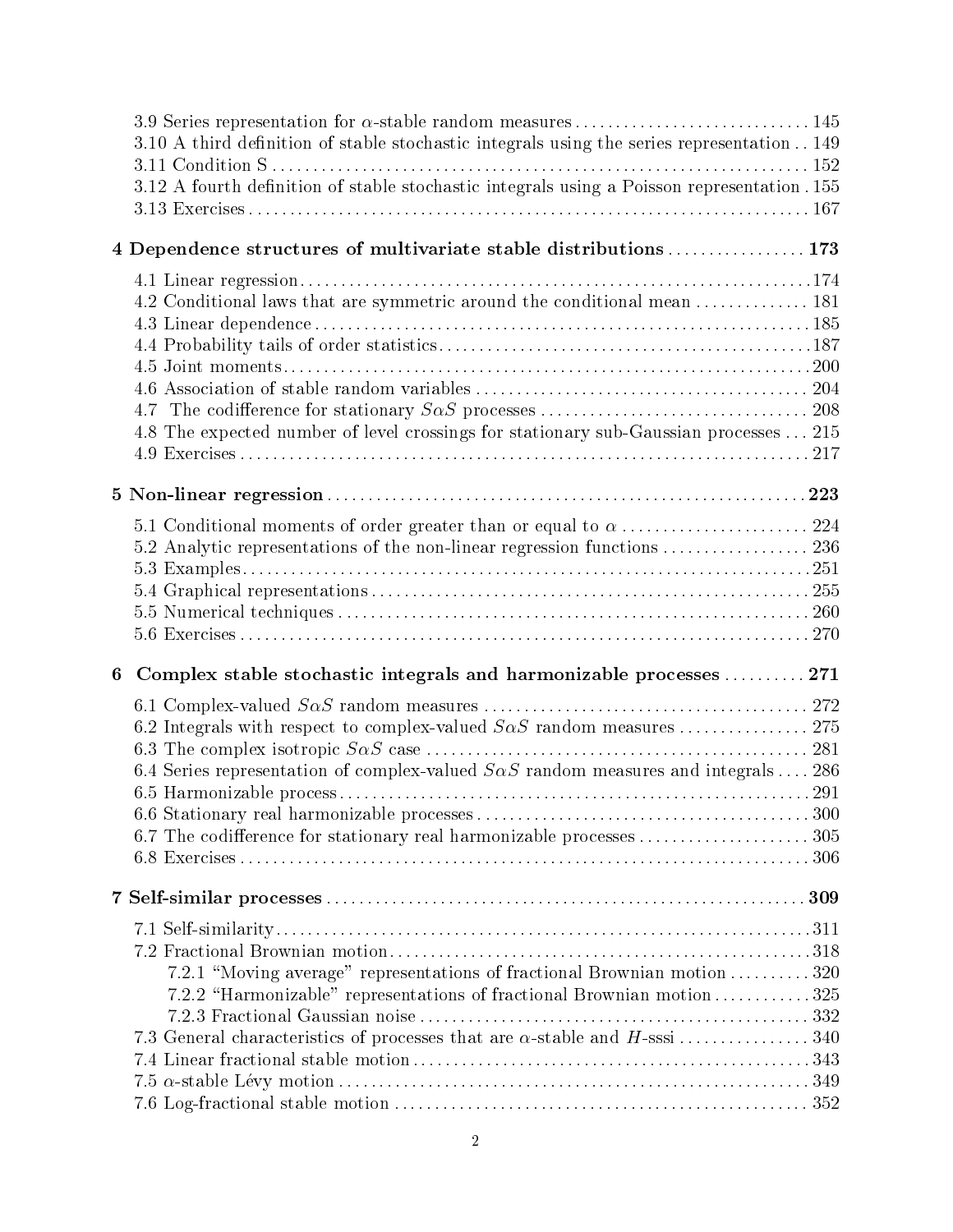| 7.10                                                                        |  |
|-----------------------------------------------------------------------------|--|
| 7.11                                                                        |  |
| 7.12                                                                        |  |
| 7.13                                                                        |  |
|                                                                             |  |
|                                                                             |  |
| 8.1 Self-similar fields with stationary increments in the strong sense392   |  |
|                                                                             |  |
|                                                                             |  |
|                                                                             |  |
|                                                                             |  |
|                                                                             |  |
|                                                                             |  |
|                                                                             |  |
|                                                                             |  |
|                                                                             |  |
|                                                                             |  |
|                                                                             |  |
|                                                                             |  |
|                                                                             |  |
|                                                                             |  |
|                                                                             |  |
|                                                                             |  |
| 10.1                                                                        |  |
| 10.2                                                                        |  |
| 10.3                                                                        |  |
| Necessary and sufficient conditions for sample boundedness<br>10.4          |  |
|                                                                             |  |
| Probability tails of suprema of bounded $\alpha$ -stable processes,<br>10.5 |  |
|                                                                             |  |
| 10.6                                                                        |  |
| 10.7                                                                        |  |
| 10.8                                                                        |  |
| 10.9                                                                        |  |
| 10.10                                                                       |  |
| 10.11                                                                       |  |
|                                                                             |  |